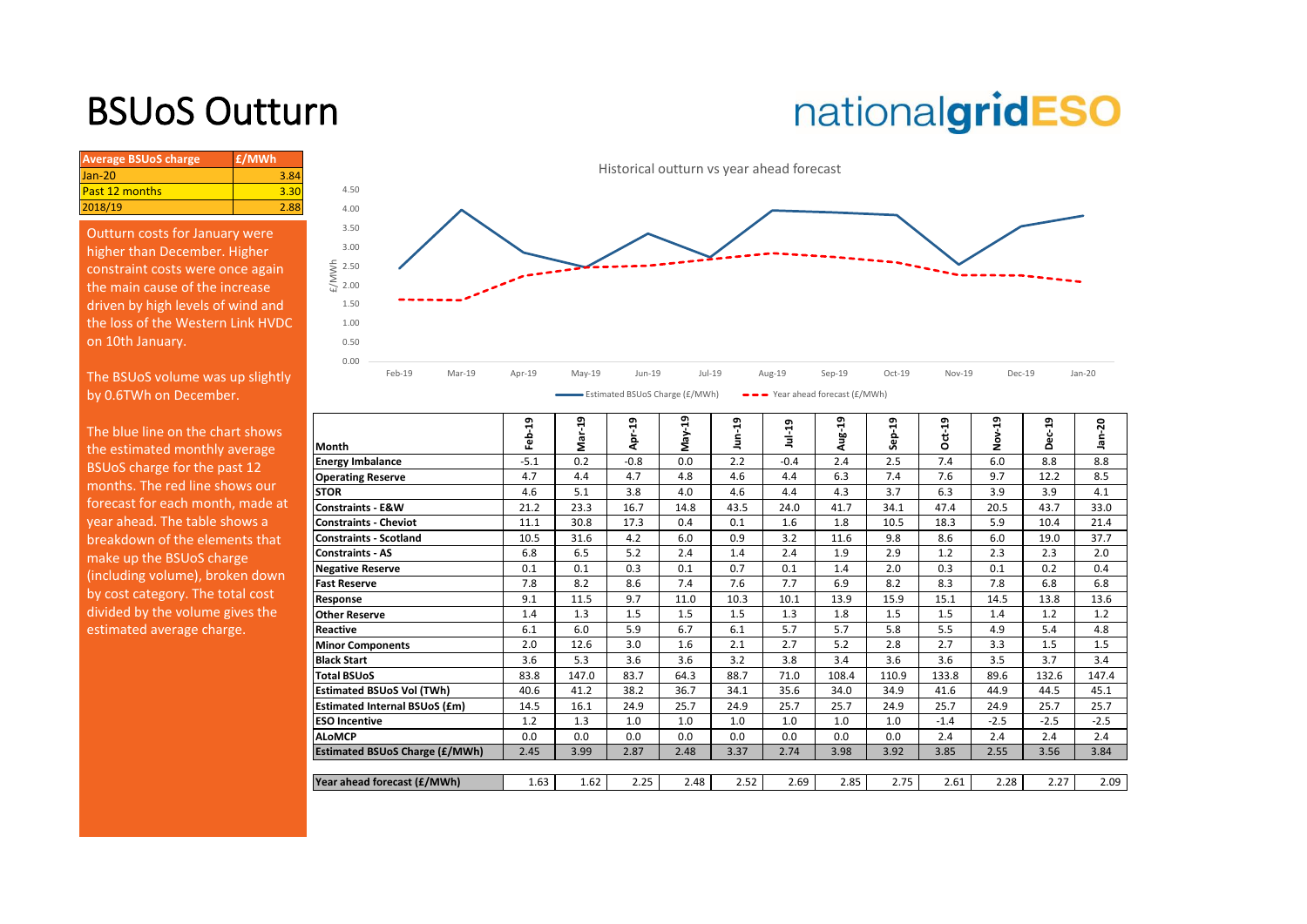### BSUoS Forecast

## nationalgridESO

**Average BSUoS charge £/MWh £/MWh** Feb-20 3.77 2019/20 3.38<br>2020/21 3.46 2020/21 3.16<br>Next 12 months 3.34 Next 12 months 1.50 2.00 2.50 3.00 4.50 5.00 Western Link HVDC has returned to service , however high levels of wind are still causing significant costs. An uplift has been applied to energy imbalance to reflect the trend observed in this area. Accelerated Loss of Mains Change Programme: an additional line has been added to the forecast for the recovery of the costs of the Loss of Mains Change Programme. £100m will be recovered over a 2 year period from October 2019, £2.4m per month for the fist 6 months and £4.8m for the following 18 months. Programme benefits are expected to be in

Changes have been made to the ESO incetive scheme element of the BSUoS charge, details can be found in the Ofgem letter: https://www.ofgem.gov.uk/system/files/docs/ 2019/10/authoritys\_consent\_new.pdf

excess of £150m per annum.

Ofgem have made their Targeted Charging Review (TCR) decision which states that BSUoS [should be charged to suppliers based on a gross](https://www.nationalgrideso.com/charging/balancing-services-use-system-bsuos-charges)  rather than net basis. We have since raised a CUSC modification (CMP333) to deliver this. In addition, Ofgem have requested that the ESO lead a second task force to establish who should pay BSUoS and how in the future. Until both CMP333 and the second task force conclude, it should be noted that the impact on BSUoS is not certain.

The chart shows the average monthly BSUoS forecast for the next 24 months. The grey band shows the upper and lower range of the forecast. The forecast uses a combination of forecast models and historical data. Constraint costs are adjusted in line with major changes to  $\Box$ the outage plan, system faults, and commissioning programmes. The other energy cost categories are forecast using a baseline of historical trends with adjustments for expected changes in system operation or balancing services markets.

24 month rolling forecast with error bands



Feb-20 Mar-20 Apr-20 May-20 Jun-20 Jul-20 Aug-20 Sep-20 Oct-20 Nov-20 Dec-20 Jan-21 Feb-21 Mar-21 Apr-21 May-21 Jun-21 Jul-21 Aug-21 Sep-21 Oct-21 Nov-21 Dec-21 Jan-22

Esitimated BSUoS Charge (£/MWh)

|                                  | 50<br>훎 | ន<br>Mar- | ន    | 50<br>눎 | $n-20$<br>Е | $Jul-20$ | Aug-20 | $p-20$ | $Oct-20$ | Nov-20 | ន<br>ec- | $n - 21$<br>으 | Feb-21 | $ar - 21$<br>s | Apr-21 | ដ<br>Ť | $\overline{a}$<br>ģ | ź,     | Aug-21 | $\overline{a}$<br>Sep- | Oct-21 | Nov-21 | ដ<br>ğ | $n-22$<br>흑 |
|----------------------------------|---------|-----------|------|---------|-------------|----------|--------|--------|----------|--------|----------|---------------|--------|----------------|--------|--------|---------------------|--------|--------|------------------------|--------|--------|--------|-------------|
| Month                            |         |           |      |         |             |          |        |        |          |        |          |               |        |                |        |        |                     |        |        |                        |        |        |        |             |
| <b>Energy Imbalance</b>          | 5.5     | 5.6       | 2.5  | 4.8     | 3.2         | 4.1      | 3.5    | $-1.8$ | $-0.9$   | $-1.0$ | $-1.1$   | $-0.3$        | 1.7    | $-1.2$         | $-6.4$ | $-4.4$ | $-3.7$              | $-2.9$ | $-3.6$ | $-1.8$                 | $-0.9$ | $-1.0$ | $-1.1$ | $-0.3$      |
| <b>Operating Reserve</b>         | 10.4    | 12.9      | 8.3  | 9.0     | 5.8         | 7.0      | 8.2    | 14.1   | 16.4     | 16.1   | 11.9     | 10.1          | 12.9   | 13.2           | 8.3    | 9.0    | 5.8                 | 7.0    | 8.2    | 14.1                   | 16.4   | 16.1   | 11.9   | 10.1        |
| STOR                             | 7.1     | 7.6       | 5.2  | 5.6     | 5.4         | 6.0      | 5.8    | 6.3    | 6.2      | 7.4    | 7.5      | 7.6           | 6.5    | 7.4            | 5.2    | 5.6    | 5.4                 | 6.0    | 5.8    | 6.3                    | 6.2    | 7.4    | 7.5    | 7.6         |
| <b>Constraints</b>               | 81.3    | 79.1      | 43.5 | 36.7    | 36.5        | 37.7     | 46.7   | 50.4   | 53.2     | 49.9   | 43.7     | 37.0          | 42.8   | 38.8           | 38.9   | 39.5   | 39.2                | 40.5   | 49.5   | 53.1                   | 56.0   | 52.6   | 46.5   | 39.8        |
| <b>Negative Reserve</b>          | 0.3     | 0.2       | 0.4  | 0.9     | 1.6         | 1.8      | 1.7    | 1.8    | 1.2      | 0.5    | 0.5      | 0.6           | 0.1    | 0.2            | 0.4    | 0.9    | 1.6                 | 1.8    | 1.7    | 1.8                    | 1.2    | 0.5    | 0.5    | 0.6         |
| Fast Reserve                     | 7.8     | 9.9       | 9.0  | 9.0     | 8.8         | 9.1      | 9.6    | 8.8    | 9.1      | 9.4    | 10.0     | 10.3          | 8.7    | 9.7            | 9.0    | 9.0    | 8.8                 | 9.1    | 9.6    | 8.8                    | 9.1    | 9.4    | 10.0   | 10.3        |
| Response                         | 11.9    | 13.6      | 13.8 | 14.6    | 13.9        | 14.6     | 15.1   | 13.3   | 13.3     | 13.1   | 13.3     | 13.1          | 12.3   | 13.4           | 11.8   | 12.6   | 11.9                | 12.6   | 13.1   | 11.3                   | 11.2   | 11.2   | 11.3   | 11.1        |
| <b>Other Reserve</b>             | 1.0     | 1.0       | 1.1  | 0.9     | 1.0         | 1.2      | 1.3    | 1.0    | 0.9      | 0.9    | 0.9      | 0.9           | 0.9    | 1.0            | 1.1    | 0.9    | 1.0                 | 1.2    | 1.3    | 1.0                    | 0.9    | 0.9    | 0.9    | 0.9         |
| Reactive                         | 5.5     | 6.1       | 6.7  | 7.5     | 7.0         | 6.9      | 6.8    | 6.6    | 6.7      | 6.5    | 7.1      | 7.0           | 5.7    | 6.1            | 6.7    | 7.5    | 7.0                 | 6.9    | 6.8    | 6.6                    | 6.7    | 6.5    | 7.1    | 7.0         |
| <b>Minor Components</b>          | 1.5     | $-0.6$    | 3.0  | 3.0     | 2.6         | 2.6      | 1.5    | 1.1    | 2.1      | 0.6    | $1.0$    | $-0.6$        | 2.3    | 0.3            | 3.0    | 3.0    | 2.6                 | 2.6    | 1.5    | 1.1                    | 2.1    | 0.6    | 1.0    | $-0.6$      |
| <b>Black Start</b>               | 3.5     | 3.8       | 3.7  | 3.8     | 3.7         | 3.8      | 3.8    | 3.7    | 3.8      | 3.7    | 3.8      | 3.8           | 3.8    | 3.8            | 3.8    | 3.8    | 3.8                 | 3.8    | 3.8    | 3.8                    | 3.8    | 3.8    | 3.8    | 3.8         |
| <b>Total BSUoS</b>               | 135.9   | 139.2     | 97.2 | 95.6    | 89.6        | 94.8     | 104.1  | 105.2  | 111.9    | 107.1  | 98.6     | 89.5          | 97.7   | 92.8           | 81.9   | 87.2   | 83.6                | 88.4   | 97.7   | 106.1                  | 112.7  | 108.0  | 99.3   | 90.4        |
| <b>Esitmated BSUoS Vol (TWh)</b> | 42.2    | 45.3      | 35.3 | 35.8    | 33.1        | 33.8     | 33.6   | 35.1   | 38.6     | 43.9   | 45.8     | 45.4          | 42.2   | 45.3           | 38.7   | 39.5   | 36.6                | 37.1   | 37.4   | 39.1                   | 42.4   | 47.9   | 49.7   | 45.5        |
| Estimated Internal BSUoS (£m)    | 23.2    | 25.7      | 18.4 | 19.0    | 18.4        | 19.0     | 19.0   | 18.4   | 19.0     | 18.4   | 19.0     | 19.0          | 17.2   | 19.0           | 18.4   | 19.0   | 18.4                | 19.0   | 19.0   | 18.4                   | 19.0   | 18.4   | 19.0   | 19.0        |
| <b>ESO Incentive</b>             | $-2.3$  | $-2.5$    | 1.0  | 1.0     | 1.0         | 1.0      | 1.0    | 1.0    | 1.0      | 1.0    | $1.0$    | 1.0           | 0.9    | 1.0            | $1.0$  | 1.0    | 1.0                 | 1.0    | 1.0    | 1.0                    | 1.0    | 1.0    | 1.0    | $1.0$       |
| <b>ALoMCP</b>                    | 2.4     | 2.4       | 4.8  | 4.8     | 4.8         | 4.8      | 4.8    | 4.8    | 4.8      | 4.8    | 4.8      | 4.8           | 4.8    | 4.8            | 4.8    | 4.8    | 4.8                 | 4.8    | 4.8    | 4.8                    | 0.0    | 0.0    | 0.0    | 0.0         |
| Esitimated BSUoS Charge (£/MWh)  | 3.77    | 3.63      | 3.44 | 3.36    | 3.44        | 3.53     | 3.84   | 3.68   | 3.55     | 2.99   | 2.69     | 2.52          | 2.86   | 2.59           | 2.74   | 2.83   | 2.94                | 3.05   | 3.28   | 3.33                   | 3.13   | 2.66   | 2.40   | 2.42        |
|                                  |         |           |      |         |             |          |        |        |          |        |          |               |        |                |        |        |                     |        |        |                        |        |        |        |             |
|                                  |         |           |      |         |             |          |        |        |          |        |          |               |        |                |        |        |                     |        |        |                        |        |        |        |             |
|                                  |         |           |      |         |             |          |        |        |          |        |          |               |        |                |        |        |                     |        |        |                        |        |        |        |             |

| High Error Band (£/MWh) | 4.20 | 4.01 | 3.89 | 3.87 | 3.95 | 4.04 | 4.35 | 4.31 4.29           | 3.72 | 3.54 3.47 |                     | 3.83 | 3.62 | 3.73 | 3.82 3.92 | 4.03 | 4.26 | 4.31      | 4.11 | 3.64 | 3.38 | 3.41 |
|-------------------------|------|------|------|------|------|------|------|---------------------|------|-----------|---------------------|------|------|------|-----------|------|------|-----------|------|------|------|------|
| Low Error Band (£/MWh)  | 3.34 | 3.26 | 3.00 | 2.85 | 2.94 | 3.03 |      | 3.33 3.06 2.80 2.27 |      |           | 1.85 1.56 1.89 1.57 |      |      | 1.75 | 1.85 1.96 | 2.07 | 2.29 | 2.35 2.15 |      | 1.68 | 142  | 1.44 |